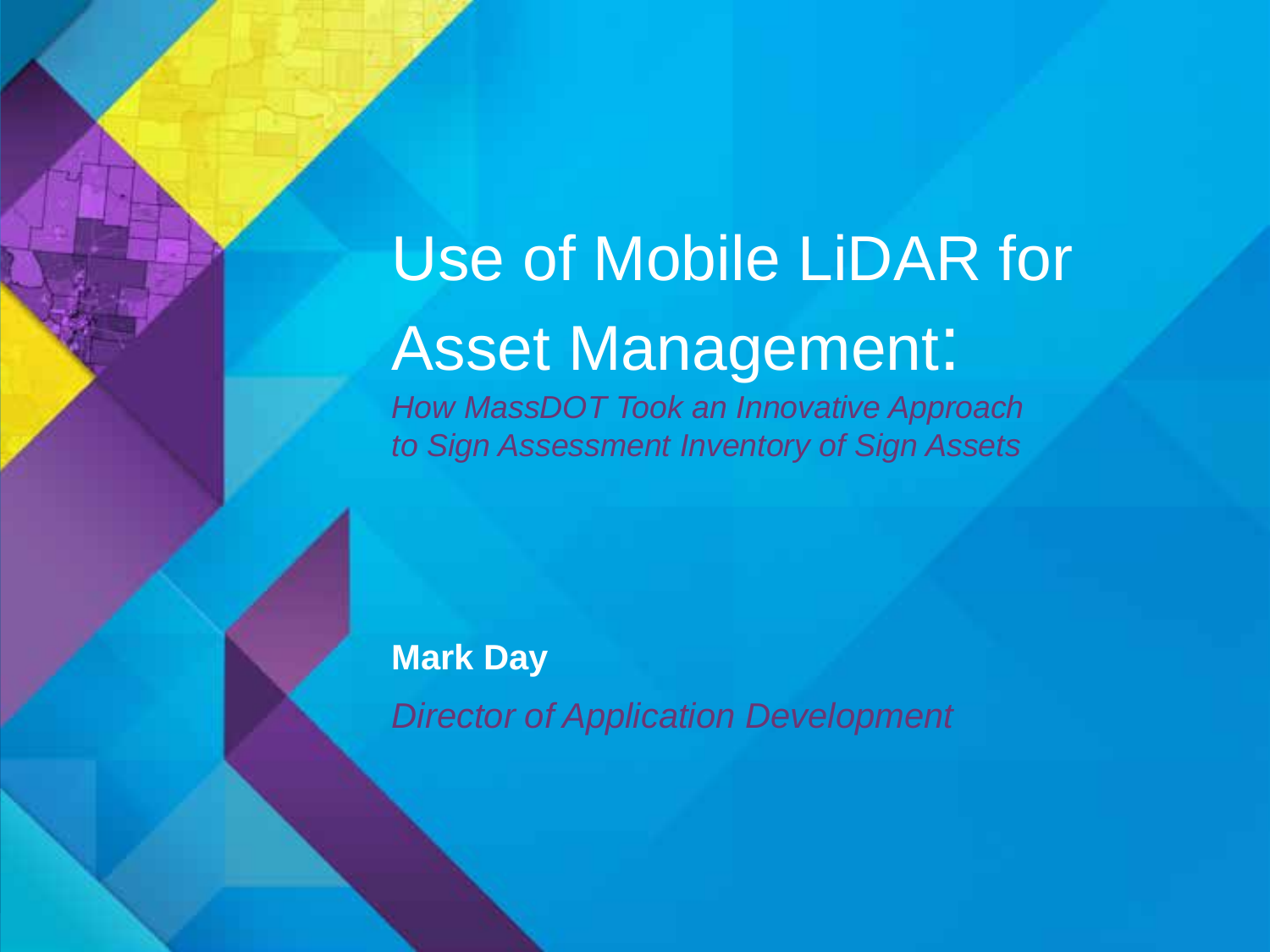#### **About Greenman-Pedersen, Inc (GPI)**

- **Multi-discipline engineering firm**
- **Established in 1966**
- **1100 employees**
- **20 offices** 
	- **Transportation Asset Management**

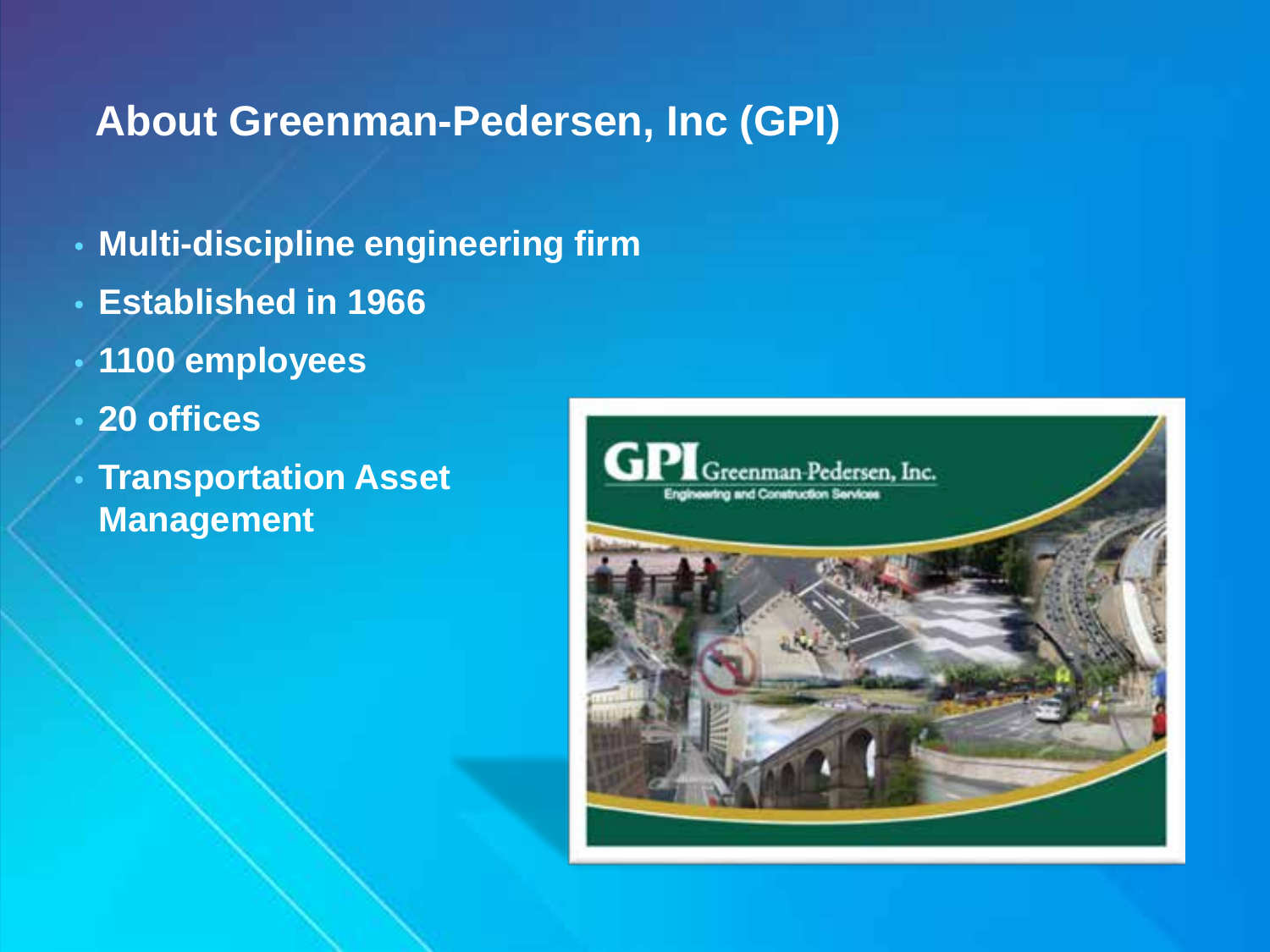#### **Project Overview**

• **Traffic Sign Asset Management Project**

- **Massachusetts DOT**
- **Inventory of all signage on state-owned routes (6,000 Centerline Miles)**
- **Night-time Retro-reflectivity condition**
- **Implement Asset Management System**
- **Tie into existing Maximo system**





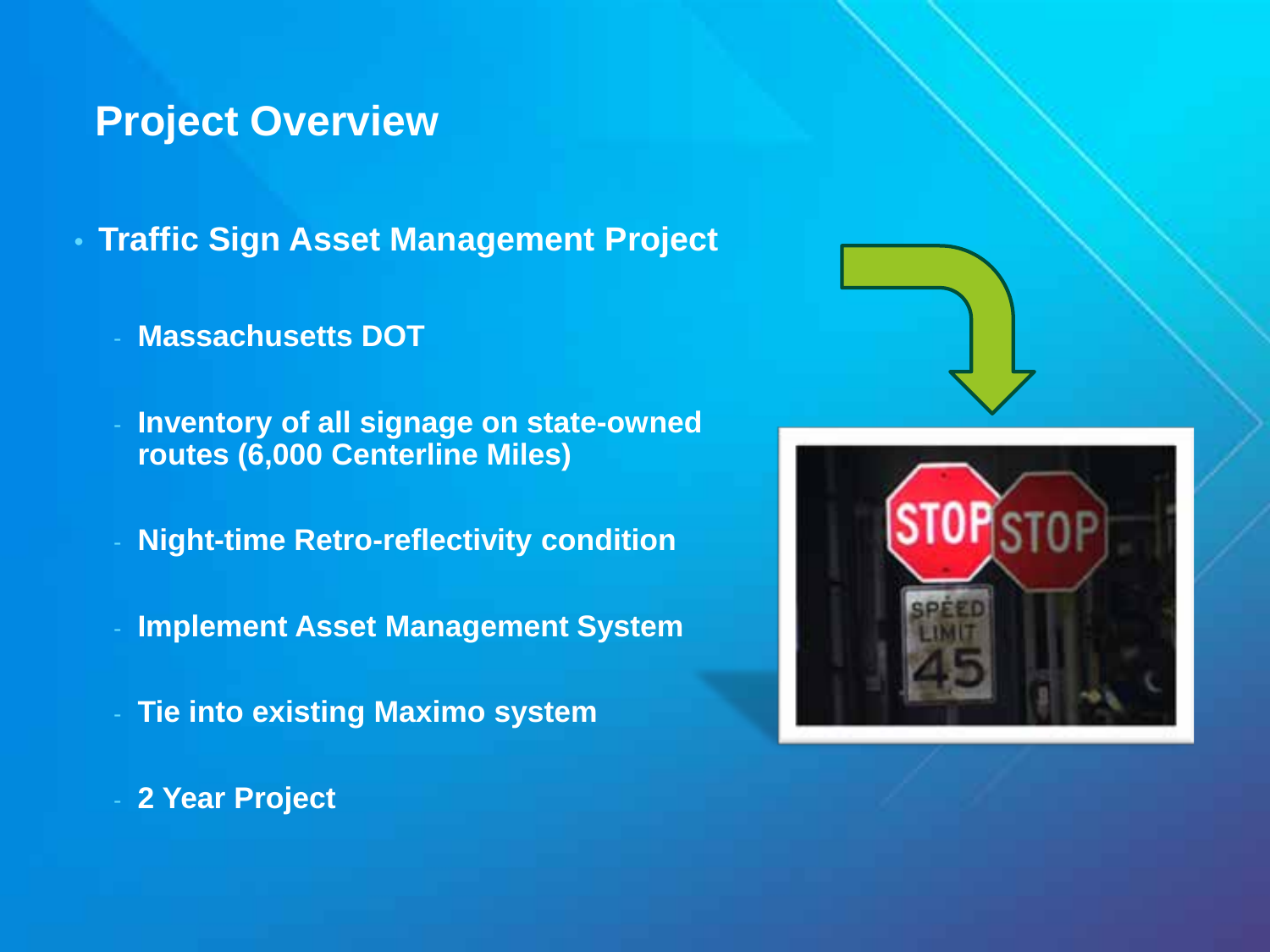#### **GPI Proposal**

• **GPI has completed over 50 similar projects**

- **Use high-res LiDAR / high-res images to conduct inventory**
- **Value Added Proposition.**  *Drive it once*
	- **1. Additional Assets**
	- **2. Visualization**
	- **3. Survey Grade Areas**

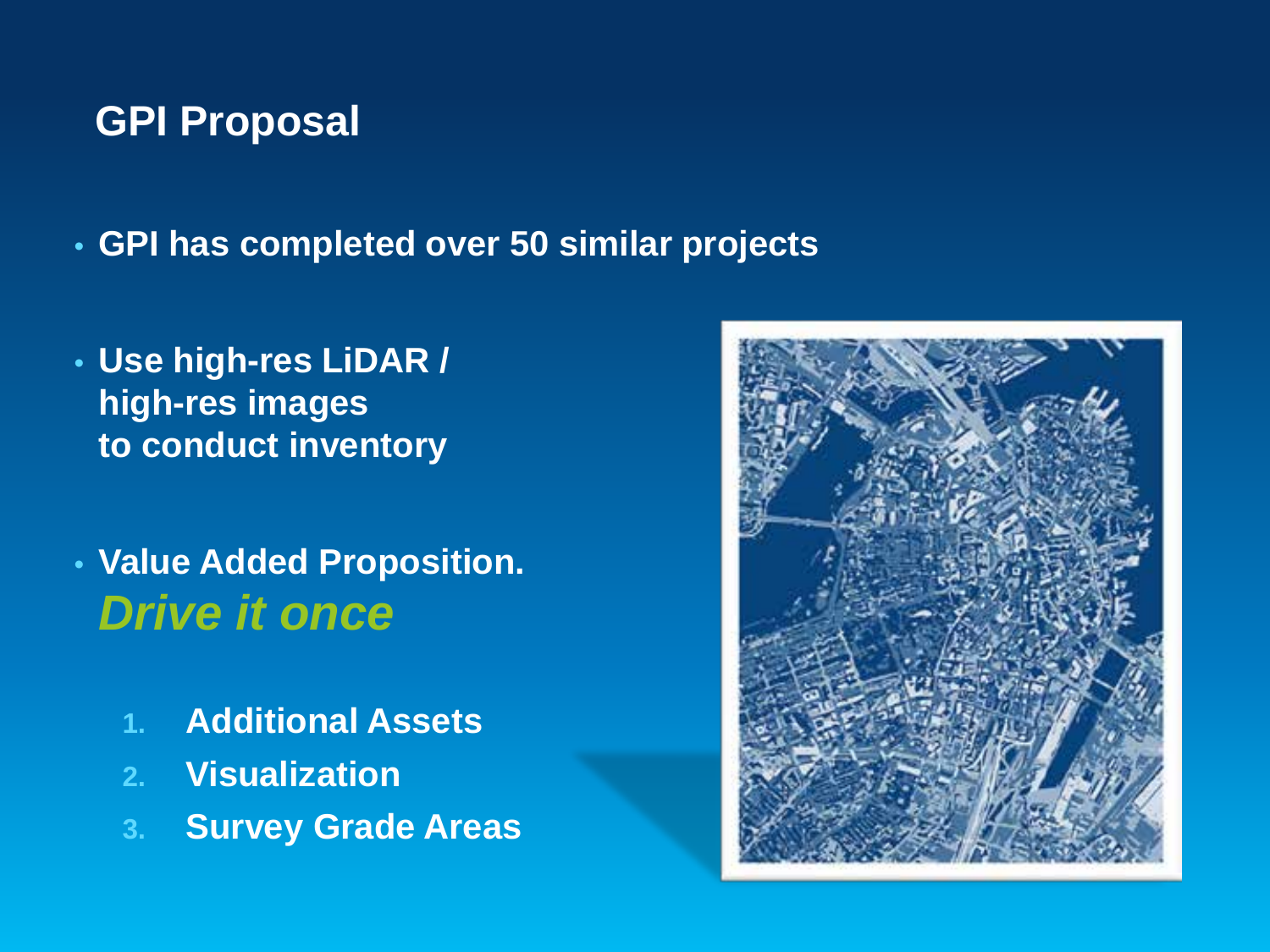#### **LiDAR 101: What is LiDAR?**

- **Light Detection and Ranging**
- **Position of the LiDAR provided by GPS**
- **Position and Orientation of the laser provided by IMU**
- **The scan angles and ranges of the laser are provided by the sensor**
	- **Data post processed to accurately determine the position of each point**
	- **Acquisition:**
		- *Aerial 400K pps*
		- *Mobile 1.2 Million pps*
	- Density:
		- *Aerial: 2-100 ppsm*
		- *Mobile: 2000-5000 ppsm*
- **Point Cloud Data File**

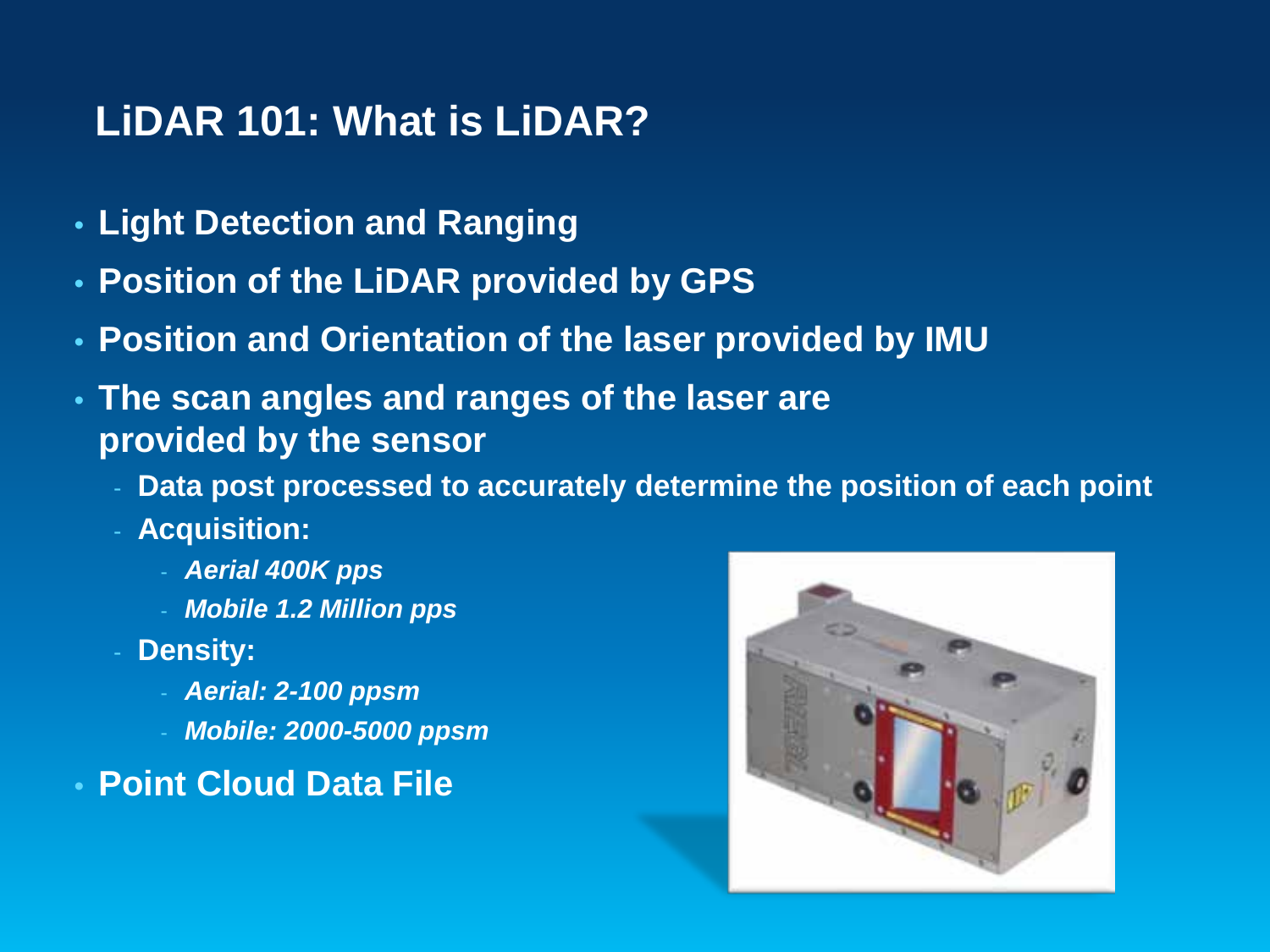#### **Types of LiDAR**

### Terrestrial **Airborne**

### **Mobile**

• Survey Grade • Mapping Grade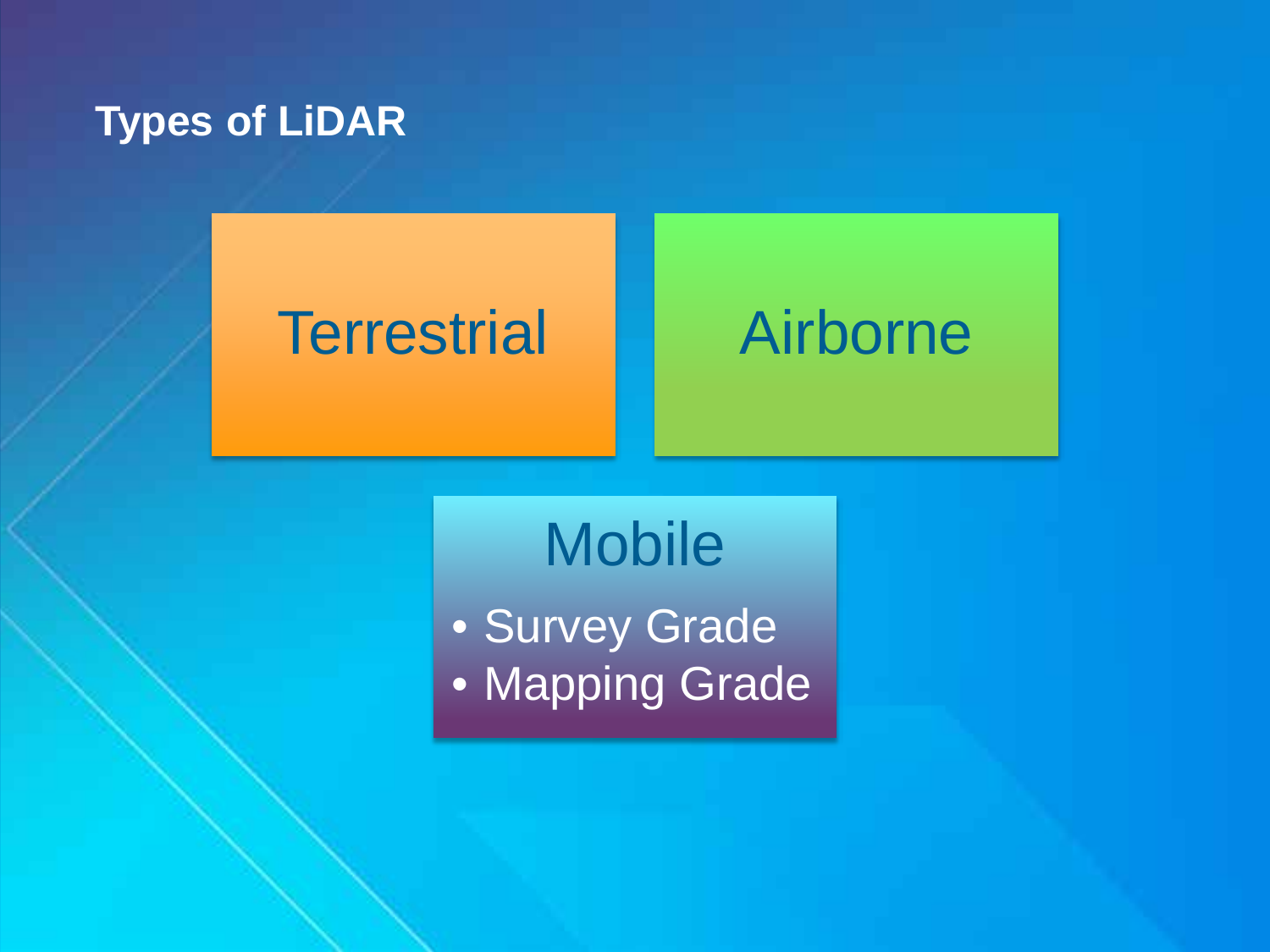#### **Data Collection**

#### **RIEGL VMX450**

- **1,100,000 measurements per second**
- **Dual 360 FOV Scanners**
- **5000 points per sq. meter**

#### **NIKON D810**

- **36 MP Highest Resolution ML Calibrated Video/Still**
- **Mapping Camera**



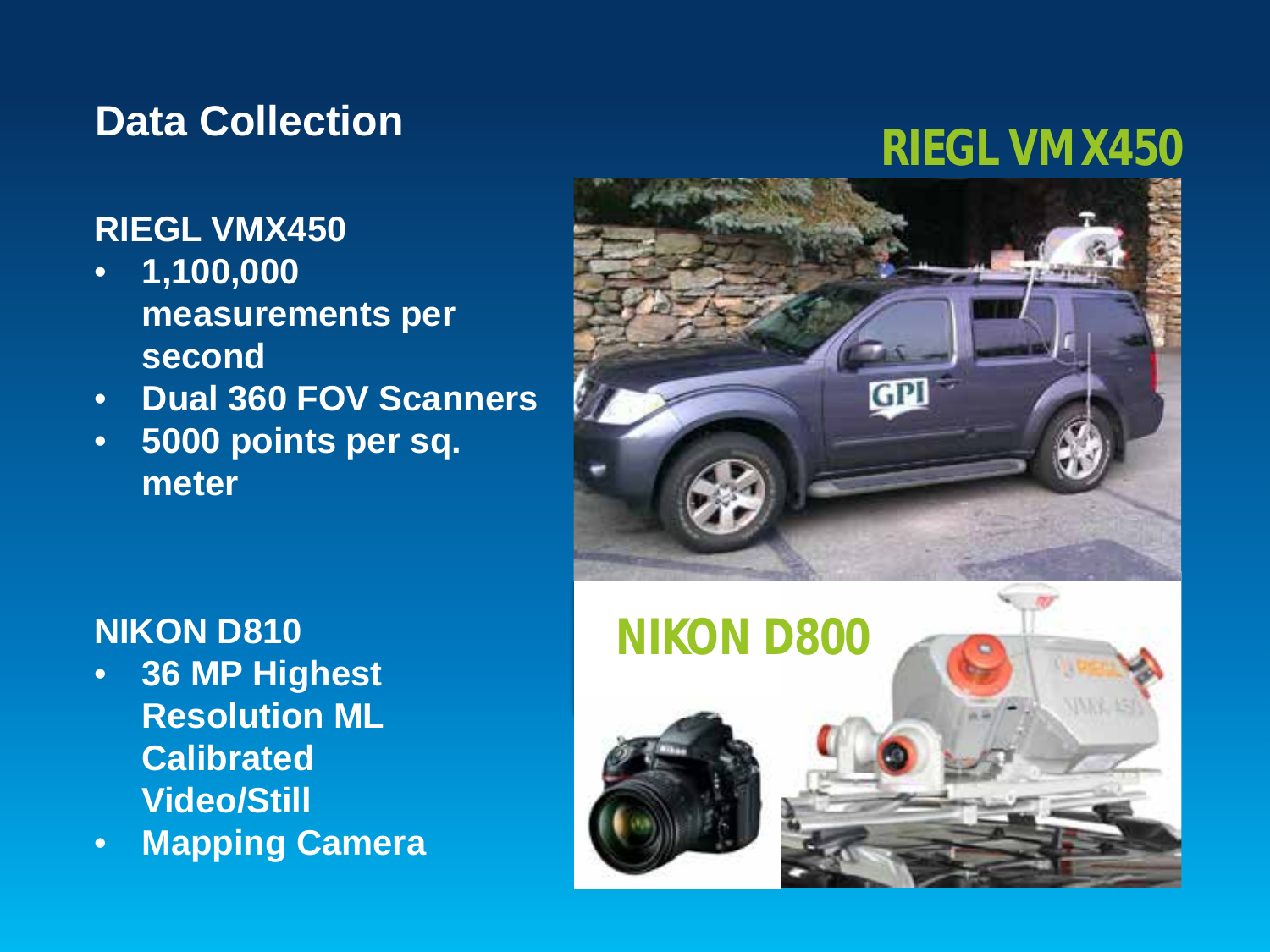#### **Mobile LiDAR for Roadways**

Survey Grade Scanners

Riegl VMX 450

High Scan Rate = Very large data files

Result: Complex / adoption is limited

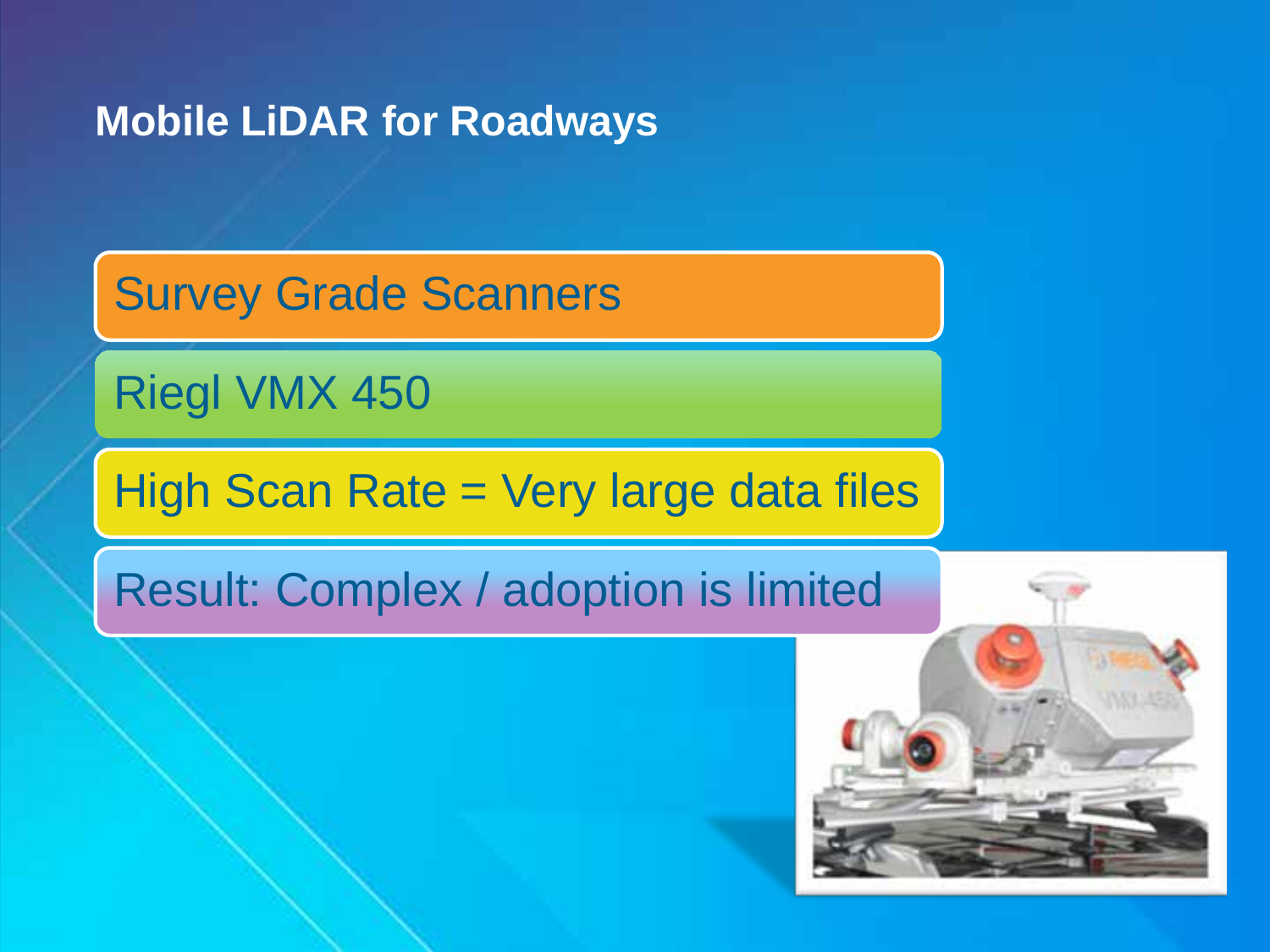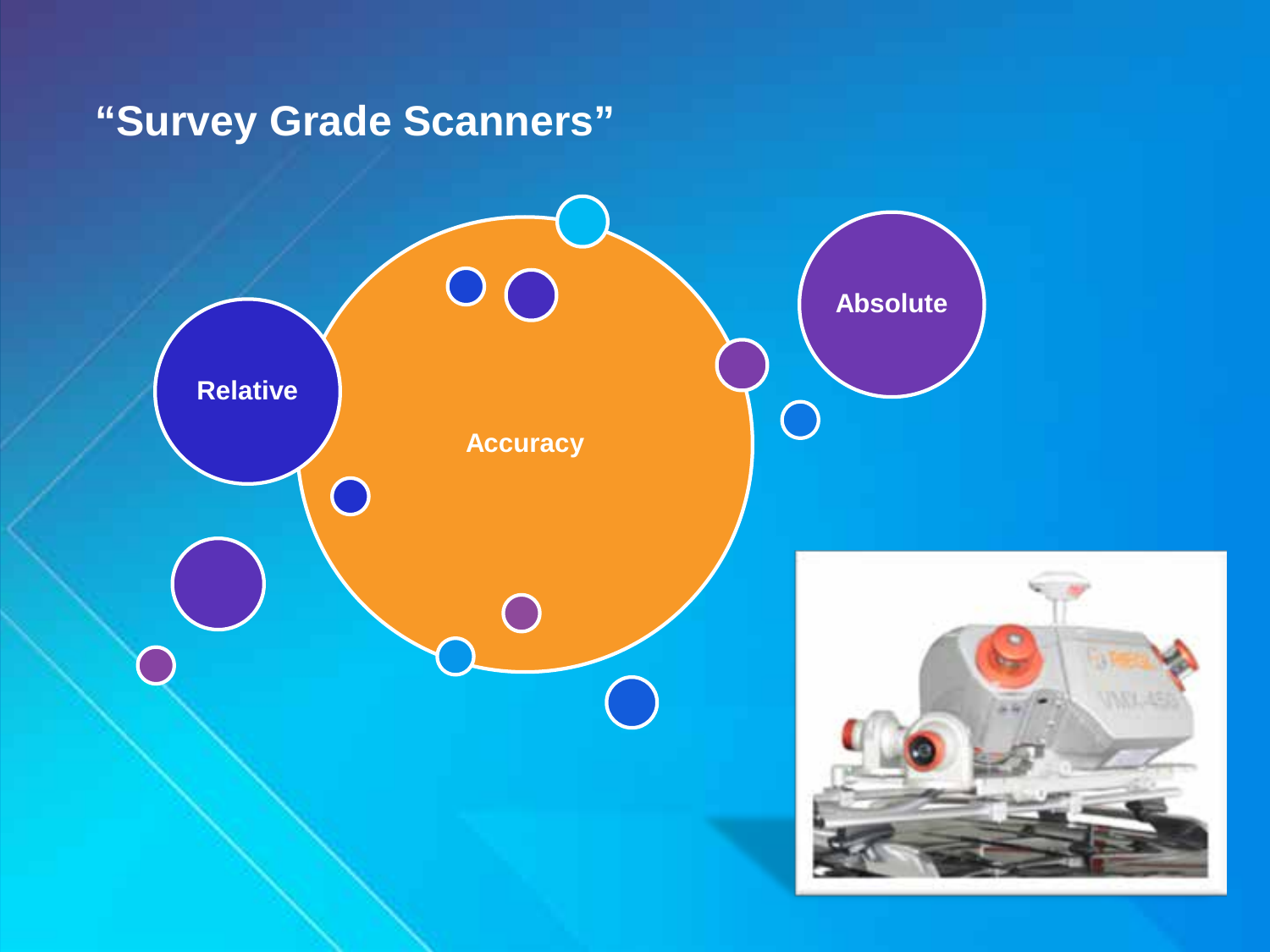#### **Project Overview**

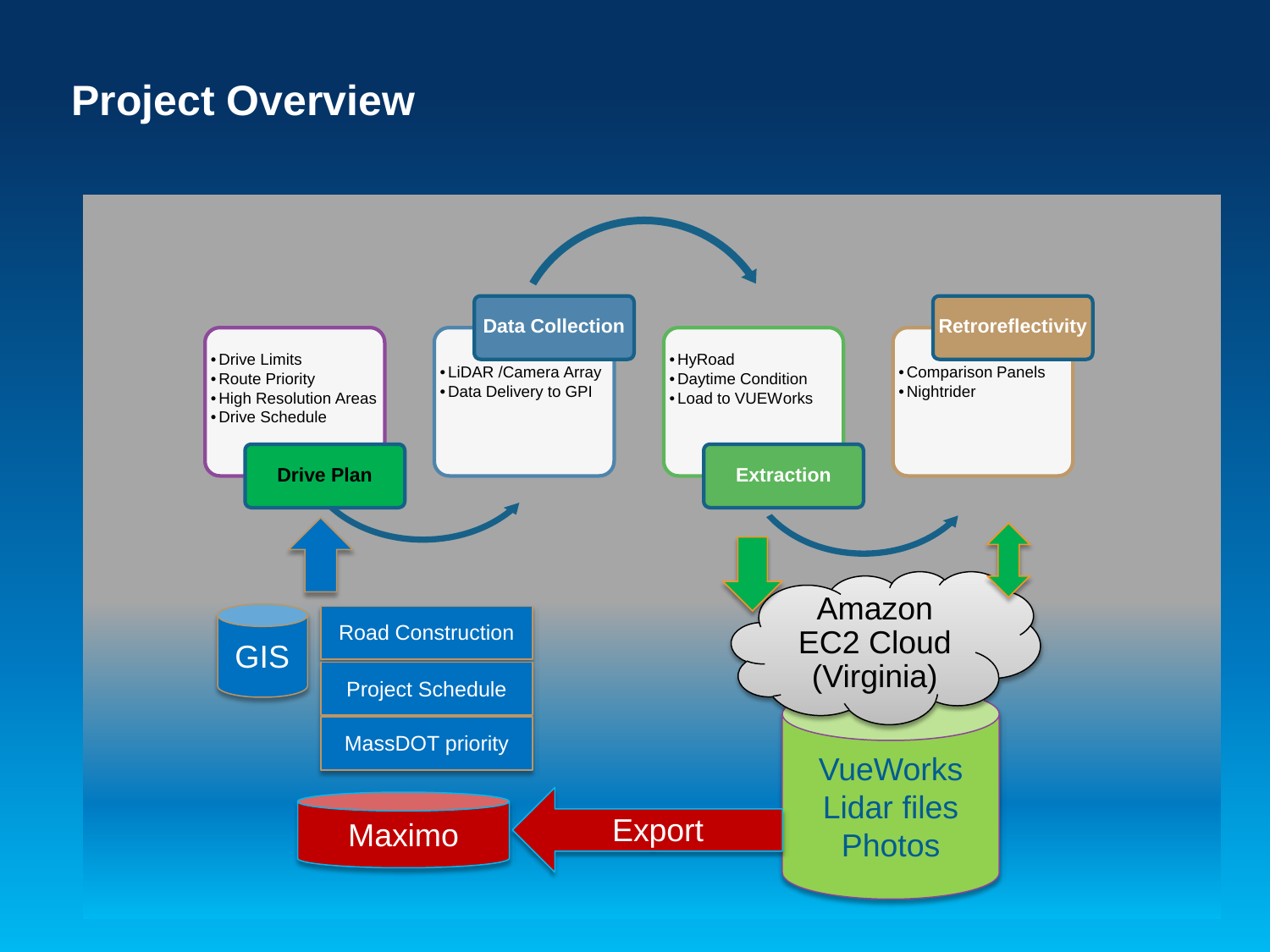#### **Data Details**

### • **Inventory approximately 250,000 signs**

• **Dataset is over 50 TB**

• **40 TB LiDAR**

• **How to deal with it?**

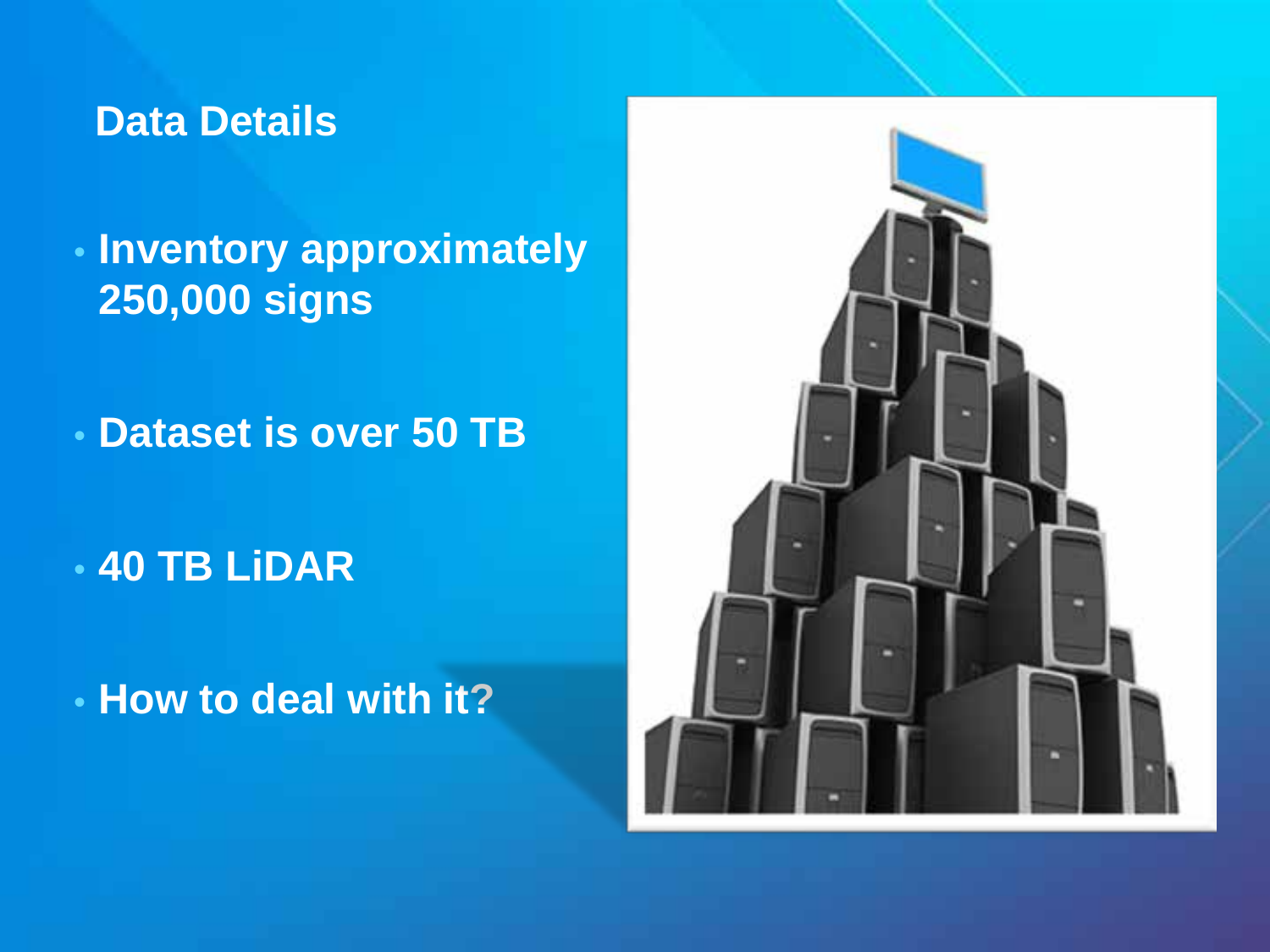#### **The Old Way**

• **Data Extractors navigate through imagery to find assets.**

• **Work in small sections**

• **Cut cross sections**

• **Perform measurements / assessment**

• **Time consuming / Unorganized**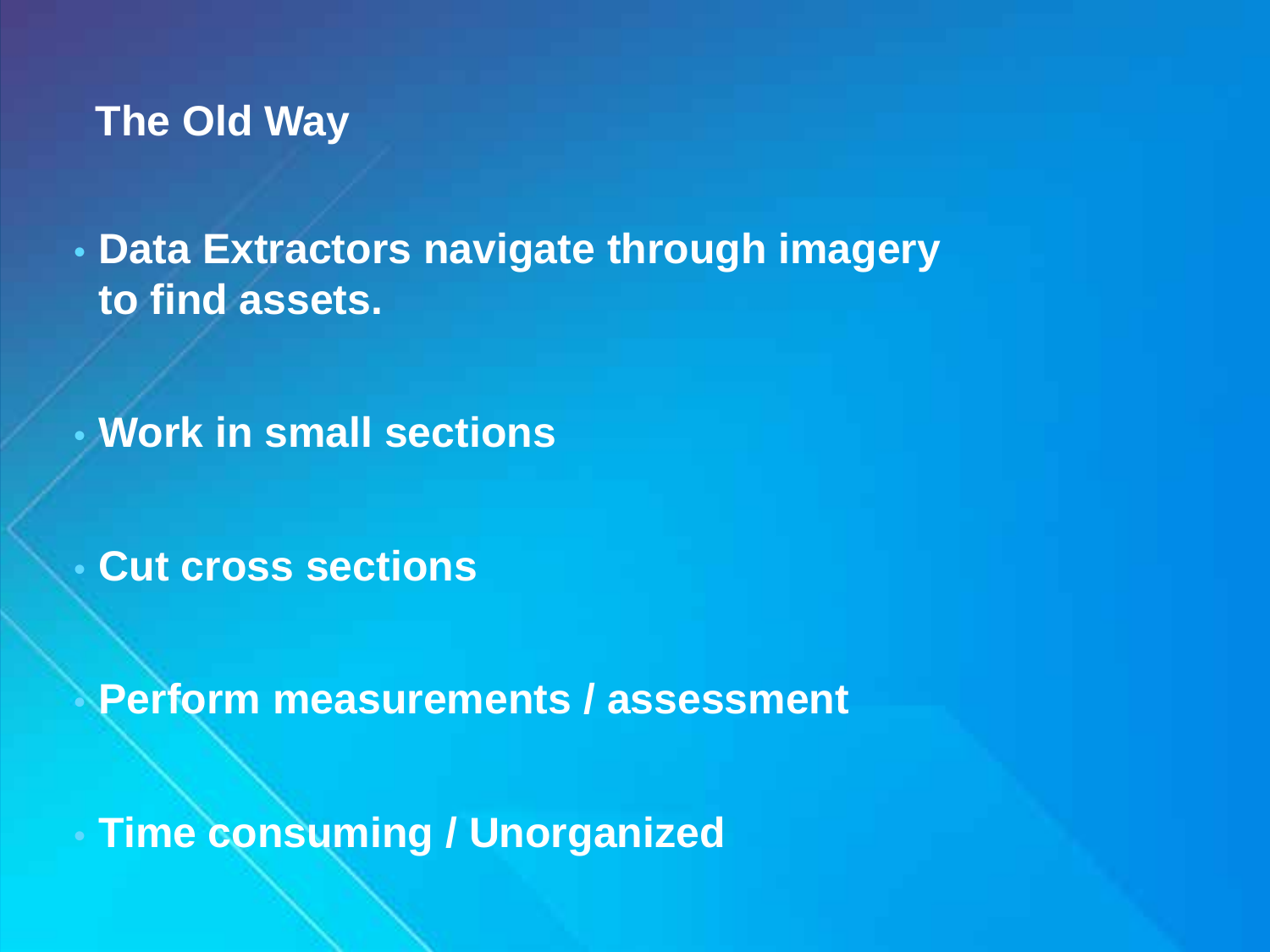# **Wouldn't it be nice to….**

**Navigate seamlessly through the point cloud**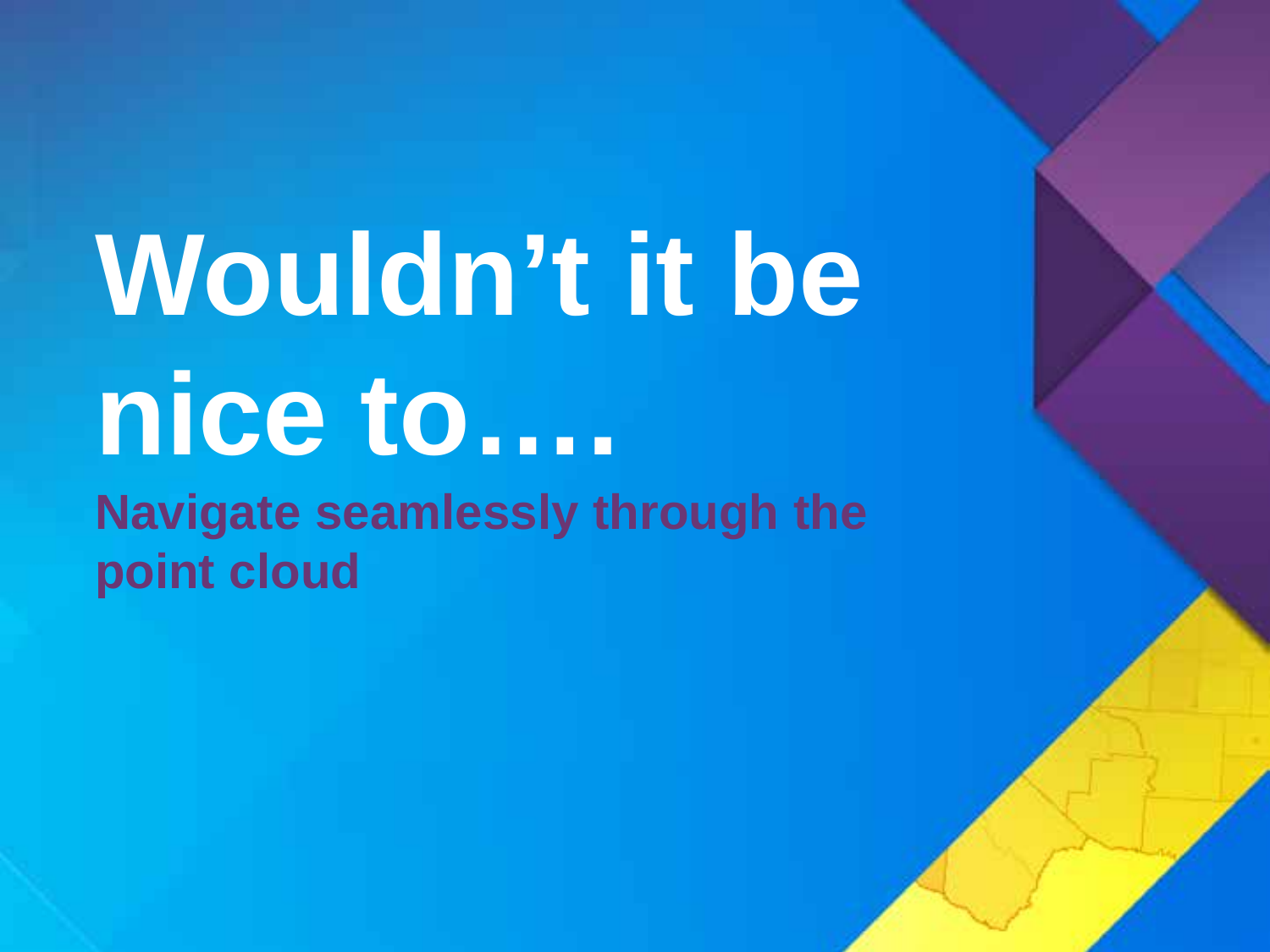## **Wouldn't it be nice to…. View imagery and LiDAR in concert**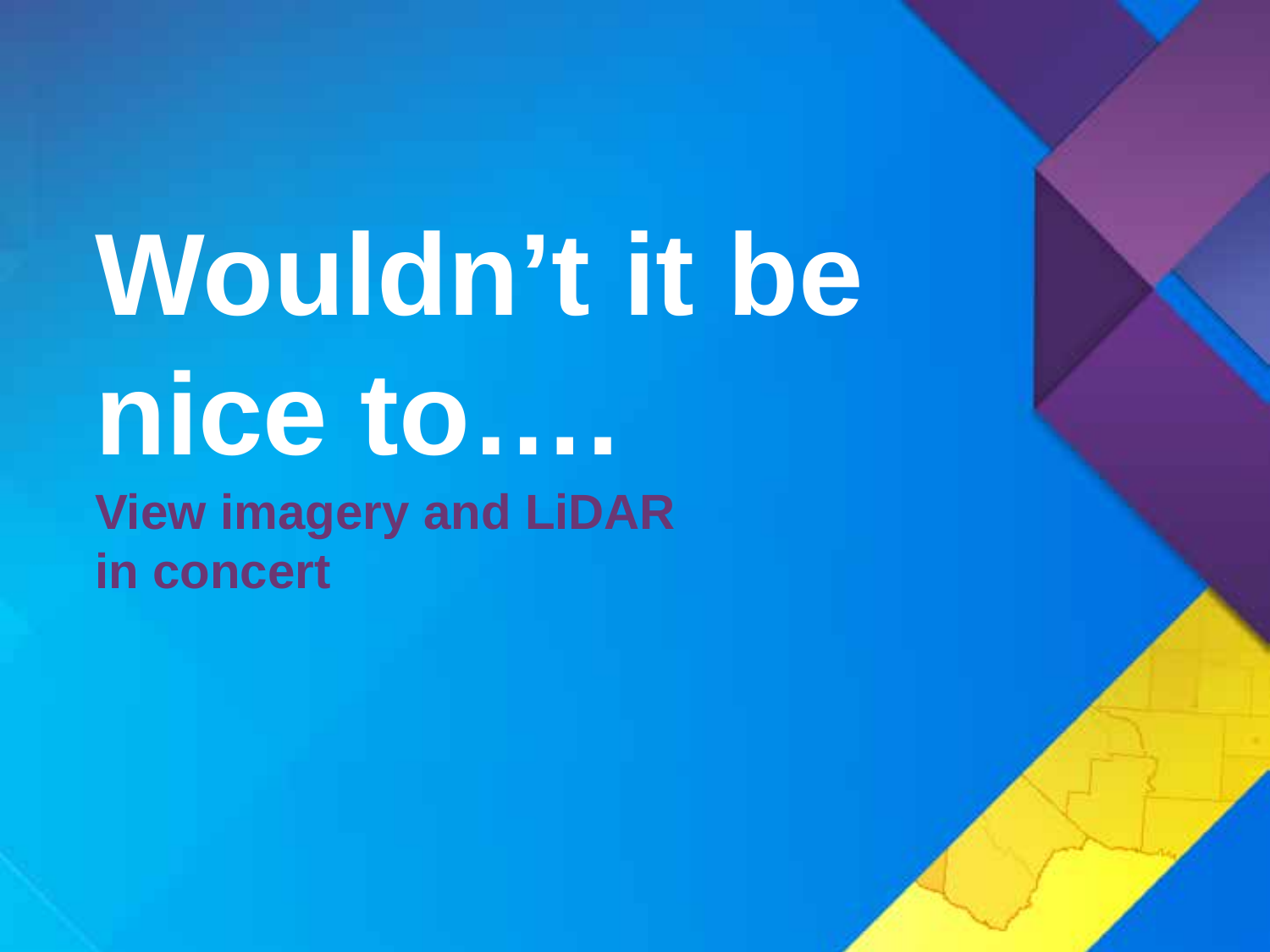# **Wouldn't it be nice to…. Speed up extraction**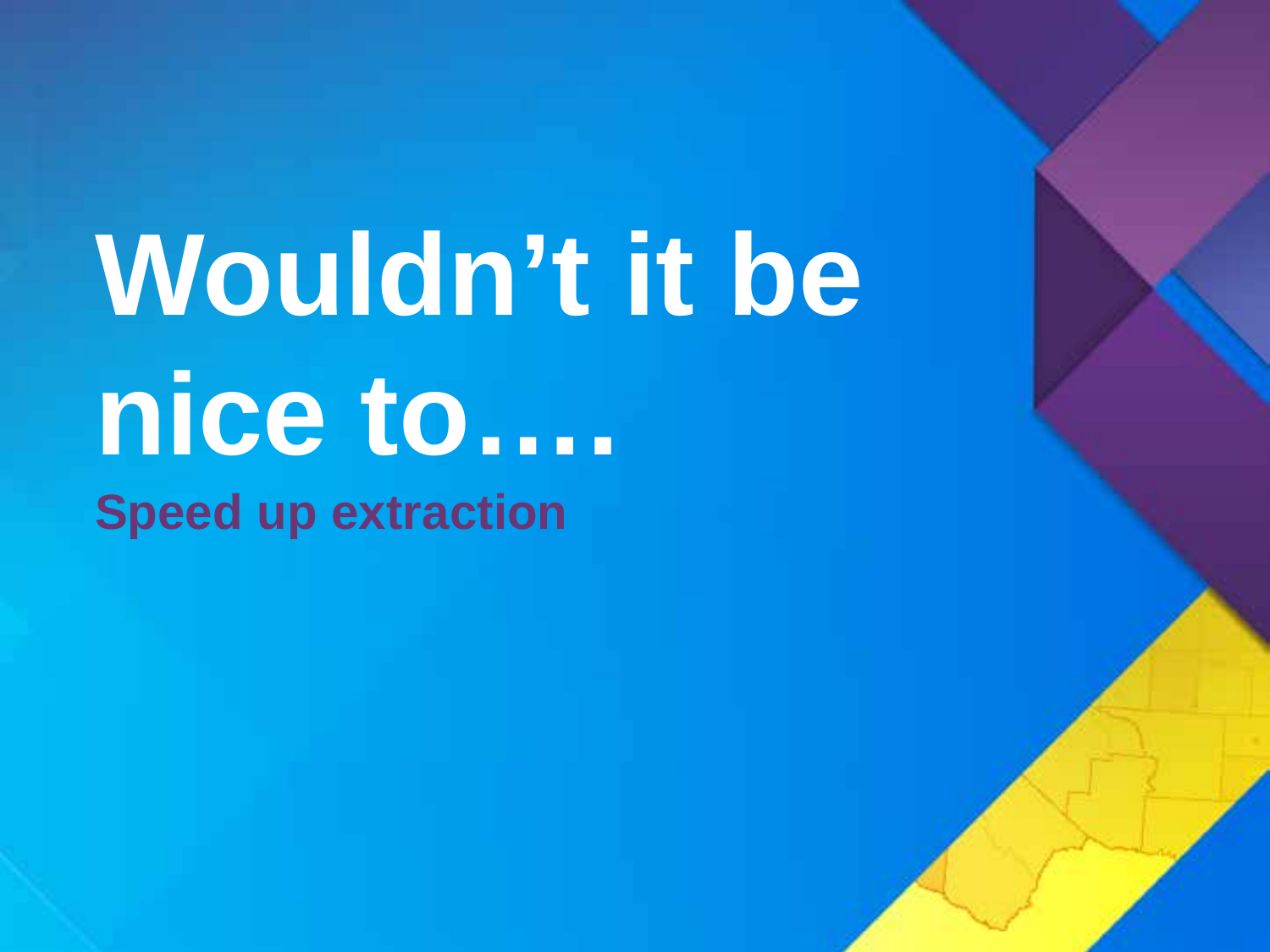# **Wouldn't it be nice to…. ILMF**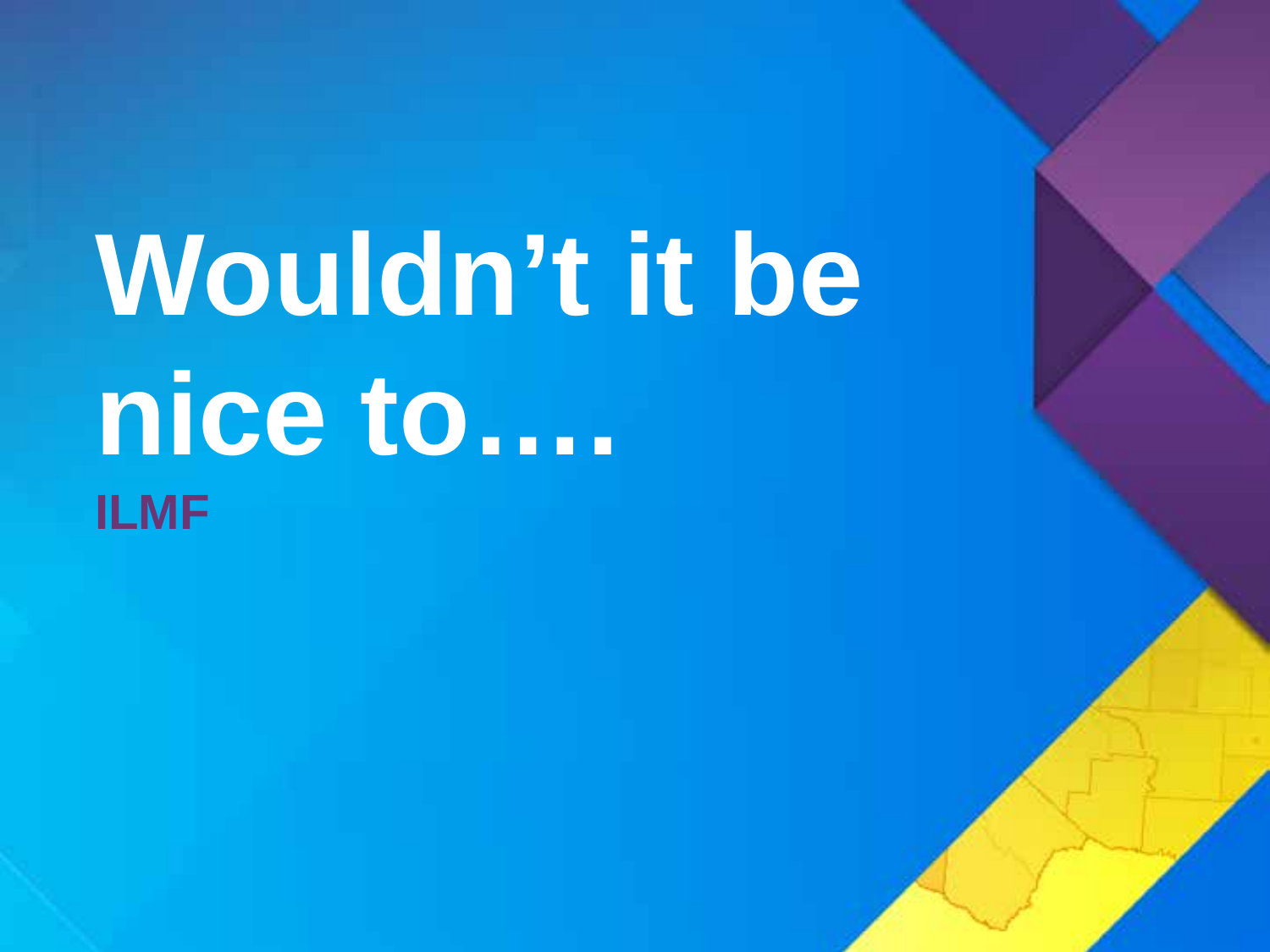#### **Solution**

• **Worked with gaming company to develop a Programming Interface**

• **Developed Custom Extraction software: HyRoad**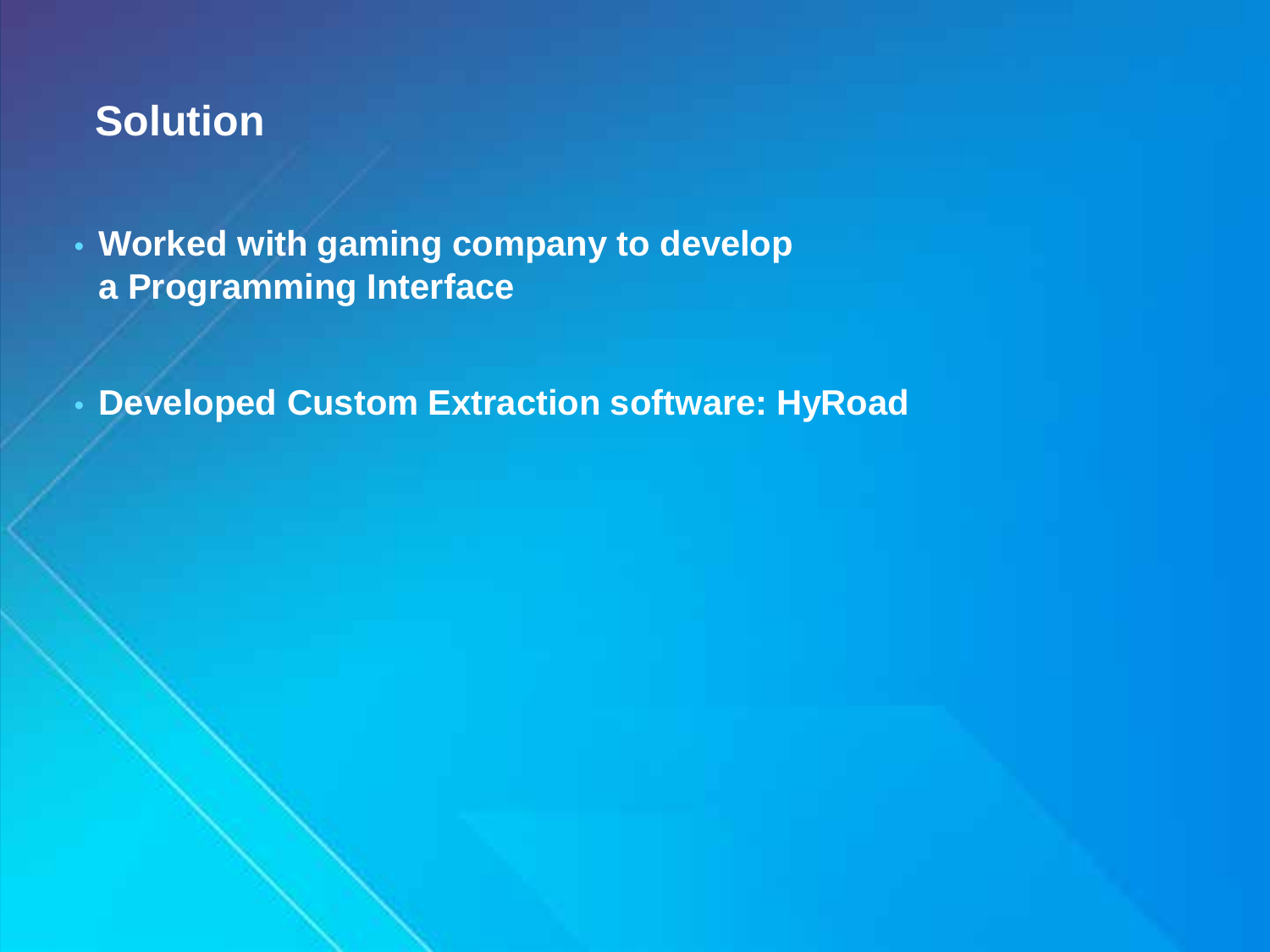#### **HyRoad Software Demonstration**

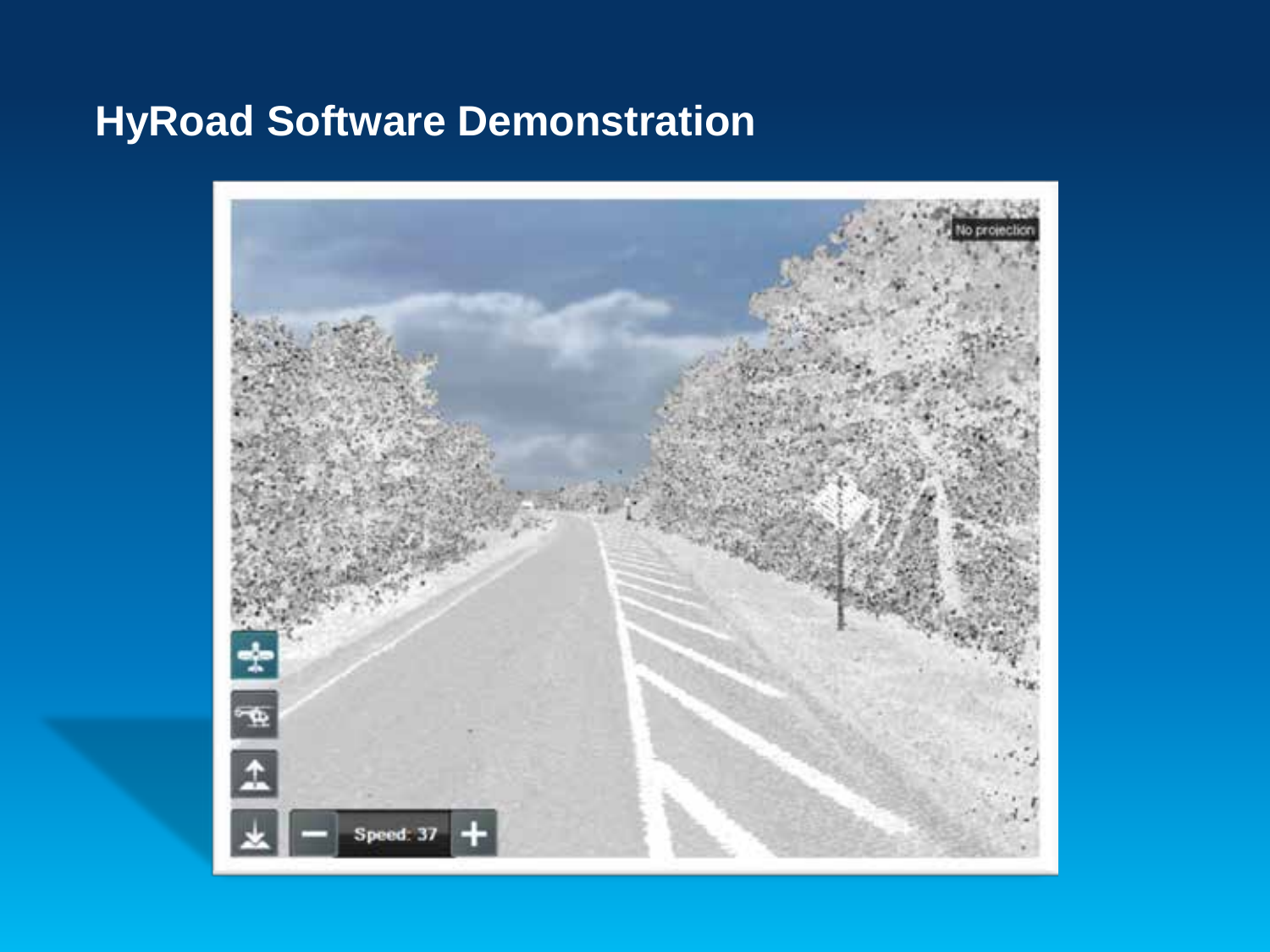**Current Project Status**

• **Extracted over 100,000 signs**

• **Night Assessed Over 55,000 signs**

• **Driven over 40% of project**

• **Driving District 3 & 6**

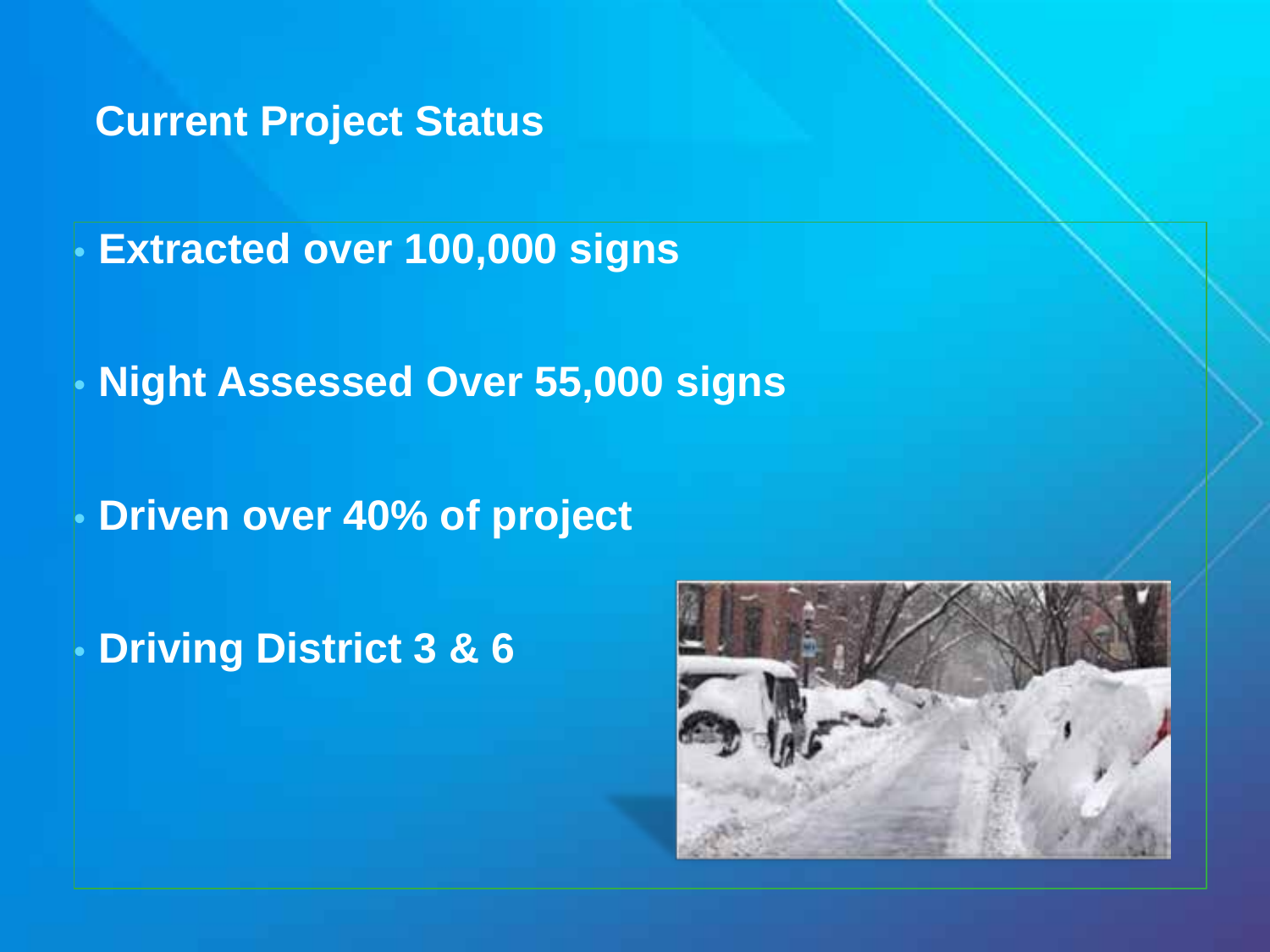**Realized Benefits**

• **Ease of locating signs in point cloud**

• **Increased extraction accuracy**

• **Can view entire dataset in a single project**

• **20:1 Compression at 3cm**

• **Opened several possibilities for data visualization**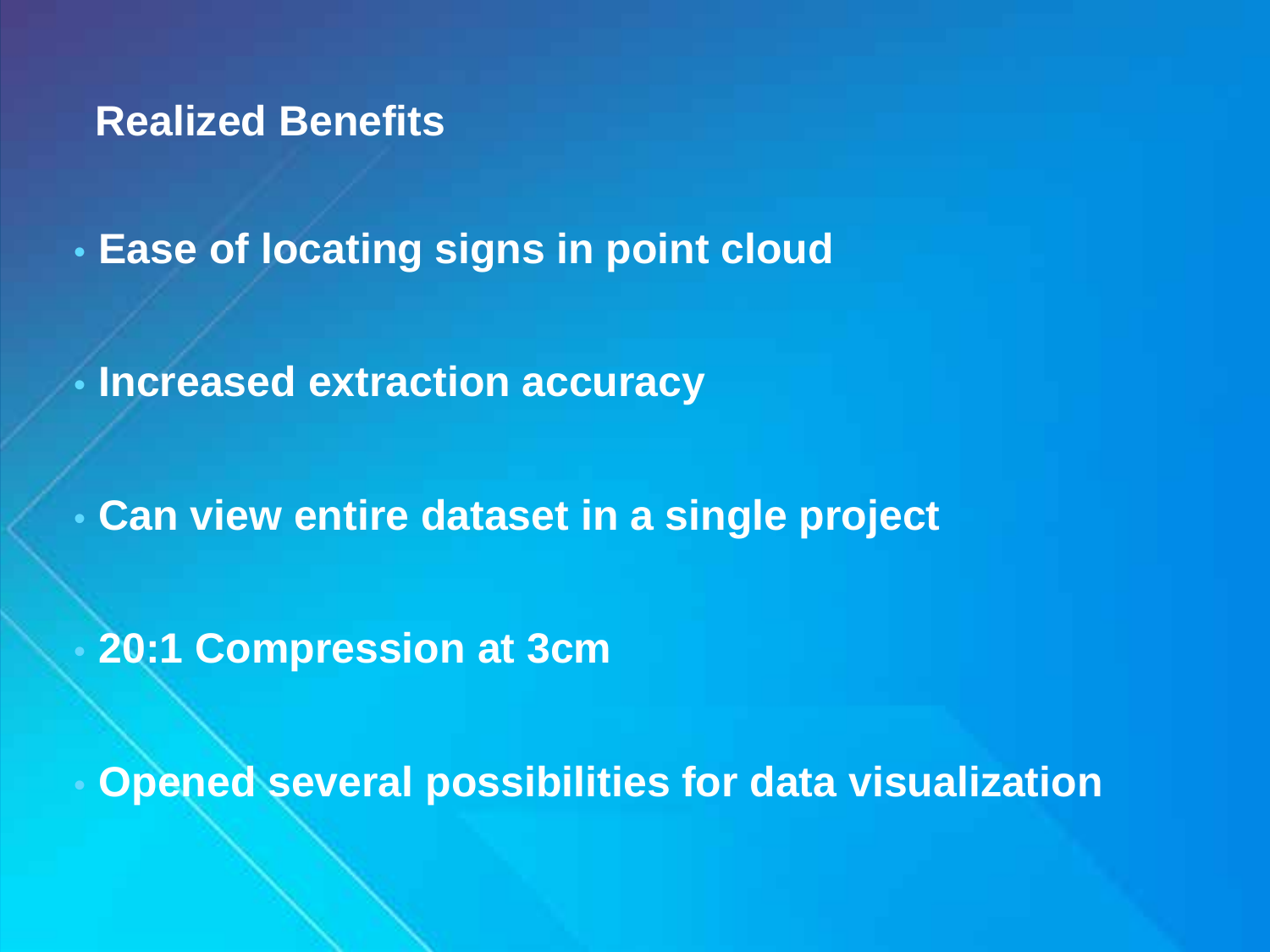**Lessons Learned**

• **Compression allows for new horizons**

• **50 TB is easy to say**

• **Processing….Procedures need to be altered**

• **Work with good partners**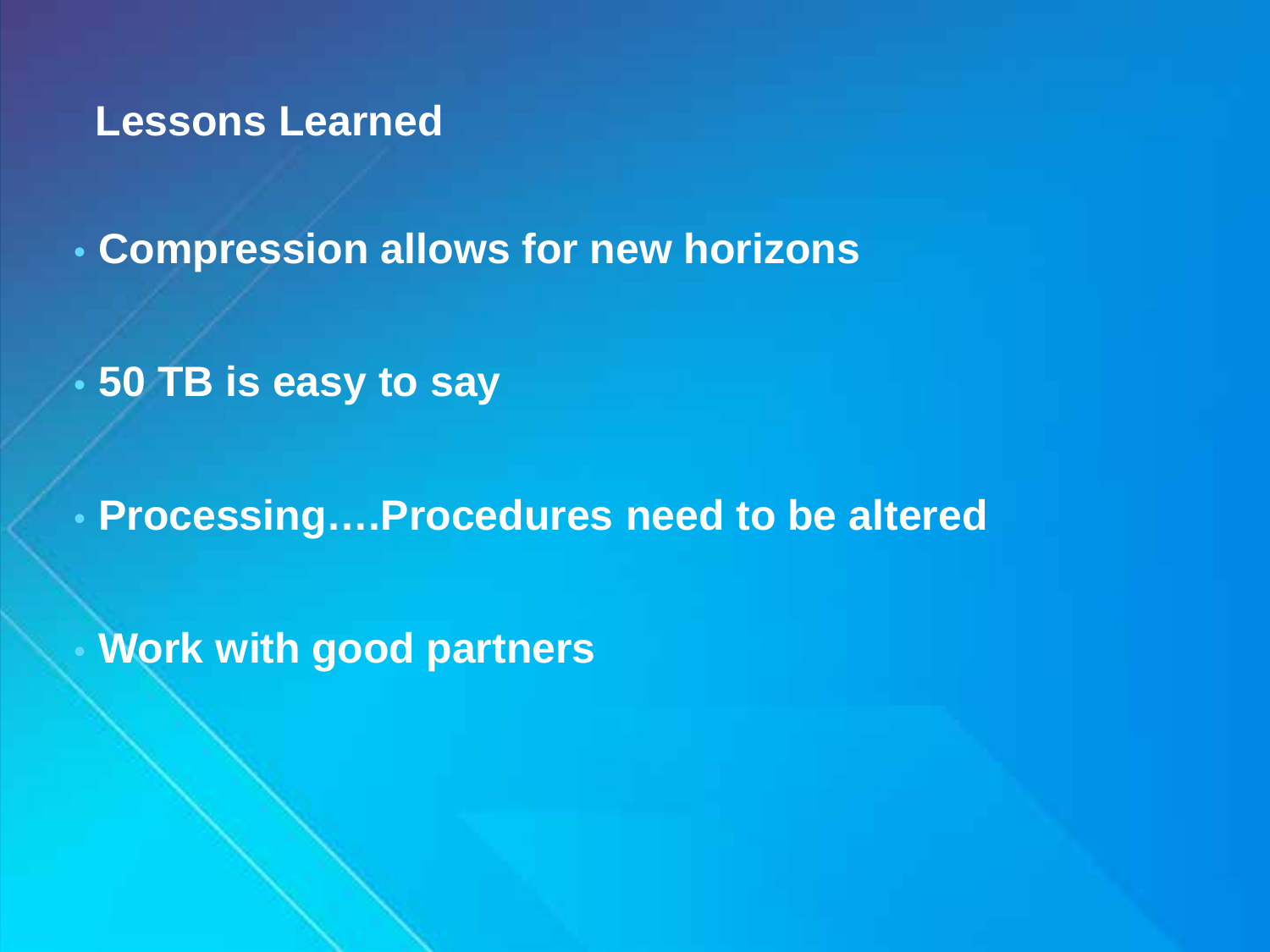#### **Demo**